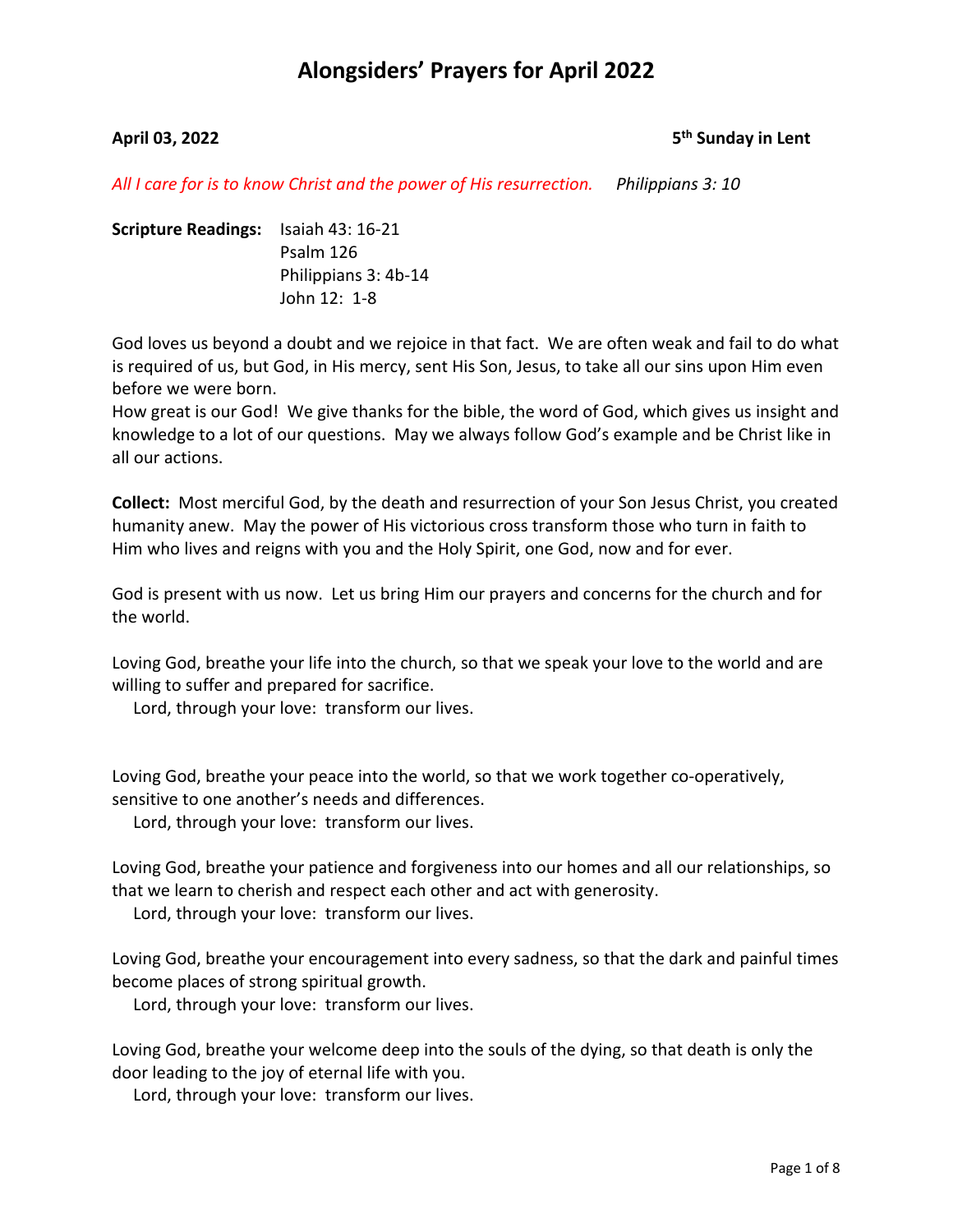Loving God, breathe your grace into our knowing and our feeling, so that we rejoice each step of the way, whatever the terrain. Merciful Father, accept these prayers for the sake of your Son, our Saviour Jesus Christ. Amen.

**The Lord's Prayer**

**The Grace**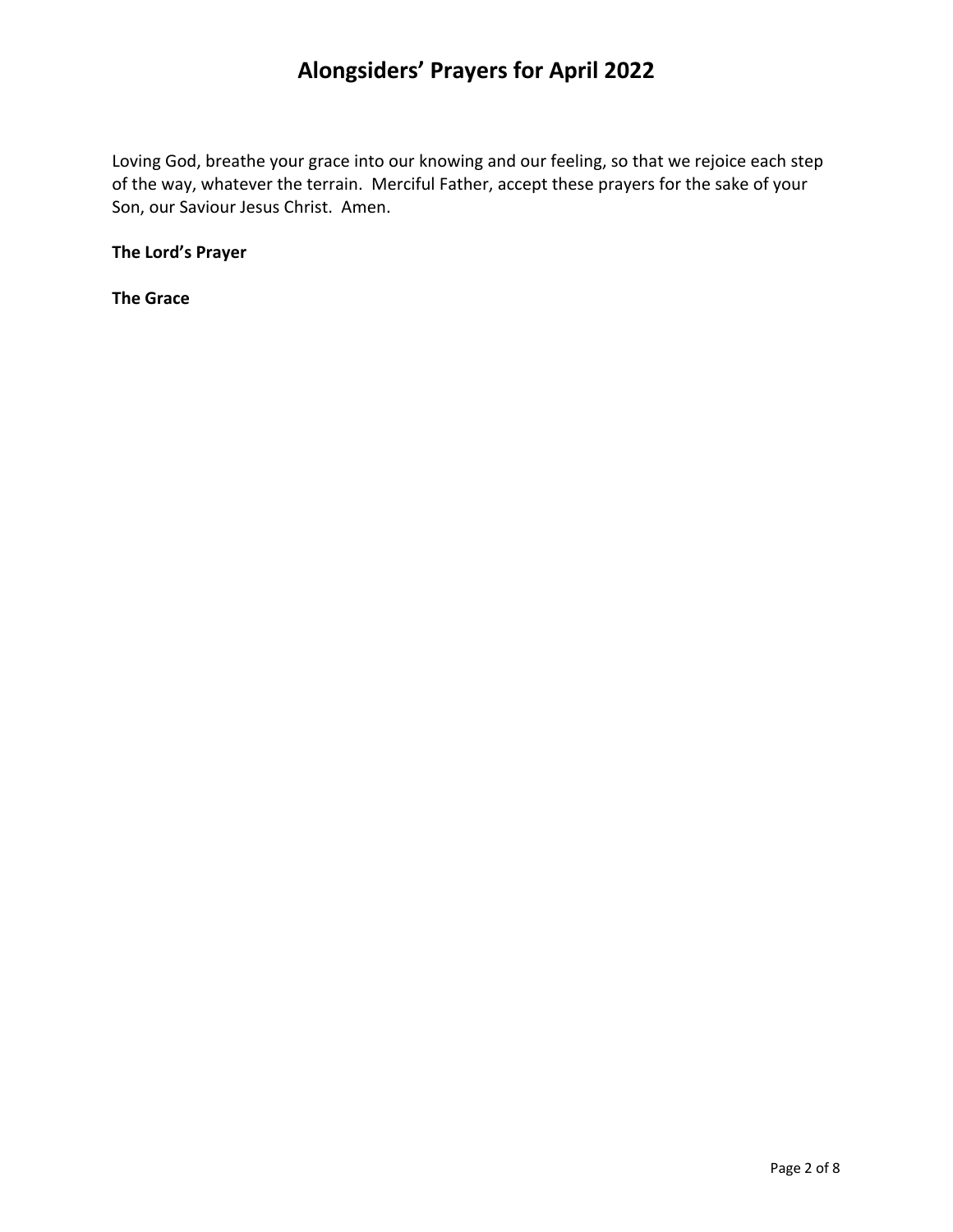#### **April 10, 2022 The Sunday of the Passion**

#### *Blessed is He who comes in the name of the Lord, Hosanna in the highest.*

Dear friends in Christ, during Lent we have been preparing for the celebration of our Lord's paschal mystery. On this day our Lord Jesus Christ entered the holy city of Jerusalem in triumph. The people welcomed Him with palms and shouts of praise, but the path before Him led to self-giving, suffering, and death. Today we greet Him as our King, although we know His crown is thorns and His throne a cross. We follow Him this week from the glory of the palms to the glory of the resurrection by way of the dark road of suffering and death. United with Him in His suffering on the cross, may we share His resurrection and new life.

The Lord supplies all our needs and our time is in His hands. His spirit is in each one of us to do His will here on earth just as Jesus was in the heart of God to be our redemption and salvation. How are we doing on our spiritual journey of life? Look to Jesus for the answer. Thy will be done, hosanna in the highest.

**Collect:** Almighty and everliving God, in tender love for all our human race you sent your Son our Saviour Jesus Christ to take our flesh and suffer death upon a cruel cross. May we follow the example of His great humility, and share in the glory of His resurrection; through Jesus Christ our Lord, who is alive and reigns with you and the Holy Spirit, one God, now and for ever.

As we recall Jesus entering Jerusalem, let us gather our thoughts and prayers.

Father, as the crowds welcomed Jesus and sany your praises, we pray that many more will welcome you into their hearts and lives over the coming year. We pray for opportunities to spread your good news and courage to take them.

You are our God: we welcome you!

Father, we recall the donkey Jesus rode on, and we pray for that real humility in our hearts, which treats status and image casually, and truth and loving service seriously. You are our God: we welcome you!

Father, the children sang and shouted your praise, and we pray for the children in our homes, our city and our land. May we not fail them in the support and teaching they need. You are our God: we welcome you!

Father, the crowds were responding to the healing love they had seen in action in Jesus. We bring to you in our love and imaginations now all those we would have brought to Jesus for healing and help. Give them comfort and reassurance, wholeness and hope.

You are our God: we welcome you!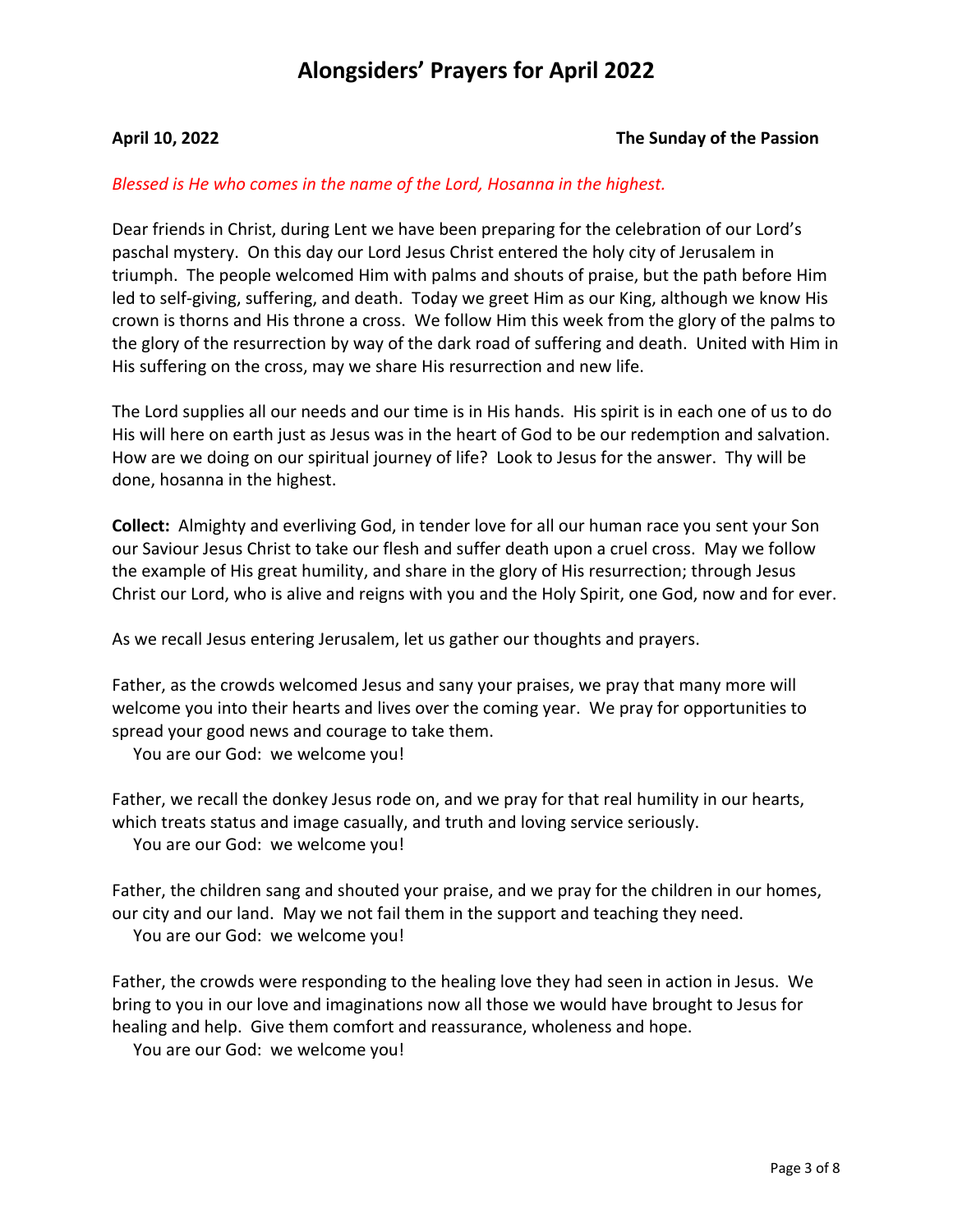Father, Jesus knew He was riding to His death. We pray for all on that last journey, especially those burdened with fear and guilt. We commend to your eternal love all who have died, thanking you for the blessings we have received, even for the grief which is part of the love we share.

You are our God: we welcome you!

Father, we, too, spread our coats on the road as we express our thankfulness for all you have done for us, and the amazing extent of your love. Merciful Father, accept these prayers for the sake of your Son, our Saviour Jesus Christ. Amen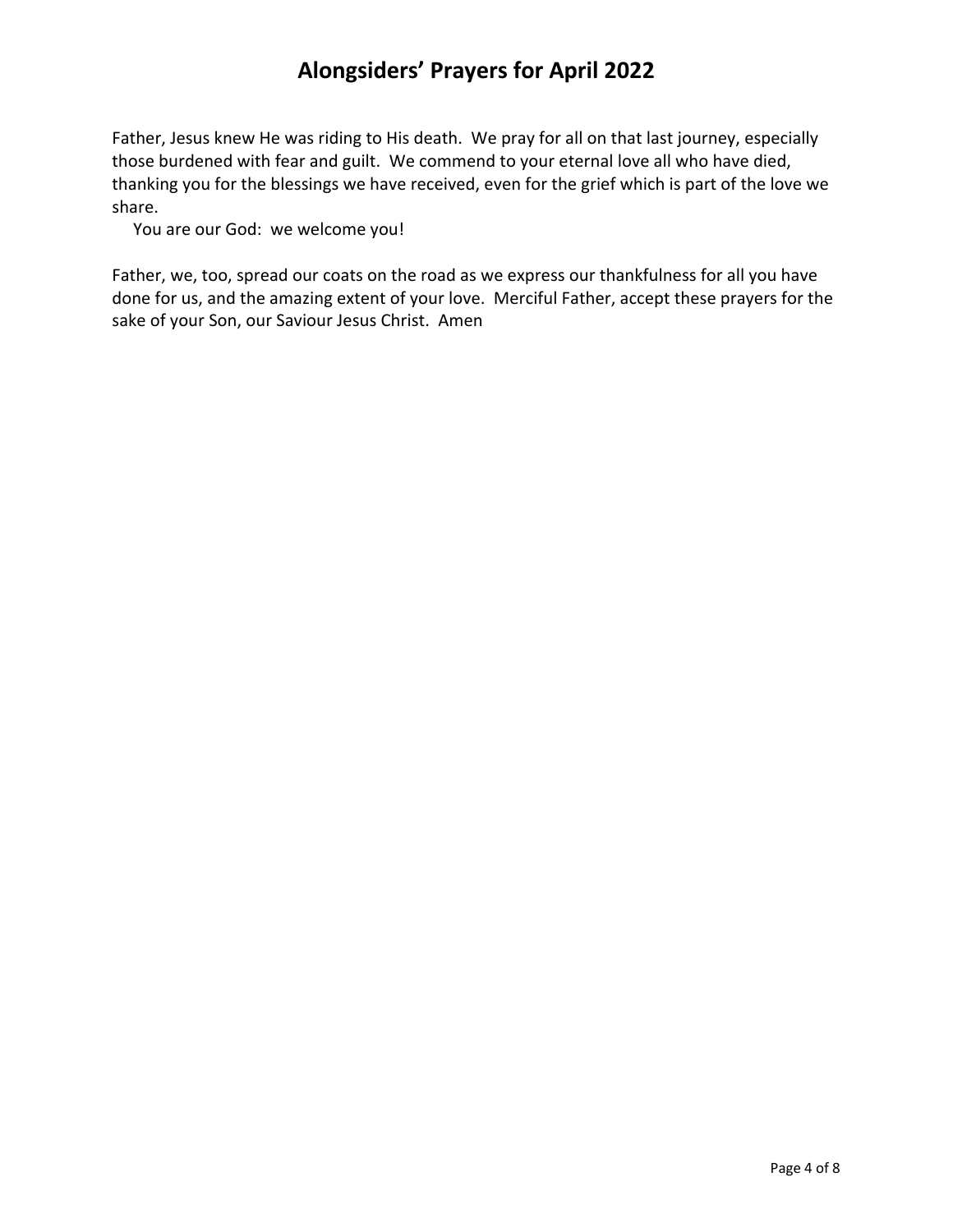**April 17, 2022 The Sunday of the Resurrection : Easter Day**

*Christ our Passover has been sacrificed for us, therefore let us keep the feast. Corinthians 5: 7-8*

**Scripture Readings:** Acts 10: 34-43 Psalm 118: 1-2, 14-24 1 Corinthians 15: 19-26 John 20: 1-18

God shows no partiality; He treats everyone the same. Whoever believes in Him and does His work will receive the remission of their sin.

Thanks be to God for His goodness and mercy. By Jesus came the resurrection and the gift of eternal life. In the garden, Mary came to the tomb where Jesus was laid. He was not there! She was weeping when Jesus appeared to her. She did not recognize Him. Thinking He was the gardener, she asked for her Lord. When Jesus spoke her name, she recognized Him immediately. He told her not to cling to Him for He had not yet ascended to the Father. He told her to go to the disciples and tell them "I am ascending to my Father and your Father, and to my God and your God." She was the first witness to the resurrection, and hurried to tell the good news. Jesus is alive for all time. The Lord of life cannot be held by death.

**Collect:** Lord of life and power, through the mighty resurrection of your Son, you have overcome the old order of sin and death and have made all things new in Him. May we, being dead to sin and alive to you in Jesus Christ, reign with Him in glory, who with you and the Holy Sjpirit is alive, one God, now and for ever.

With joy in our hearts, come, let us pray together. We remember with gratitude the presence of the church in remote and highly populated areas all over the world. We pray for all other Christians rejoicing today in the wonder of the resurrection.

Life-giving God: give us new life in you.

We pray that we may recognize you as we walk through our days, and we ask you to disturb our complacency which is blurring our spiritual vision.

Life-giving God: give us new life in you.

We pray for the courage to speak out against injustice and oppression; we pray that our leaders may establish and uphold right values and sensitive legislation.

Life-giving God: give us new life in you.

We pray that those of our families and friends who have not yet met you may be drawn into your company and introduced, so they can enjoy your faithfulness and love.

Life-giving God: give us new life in you.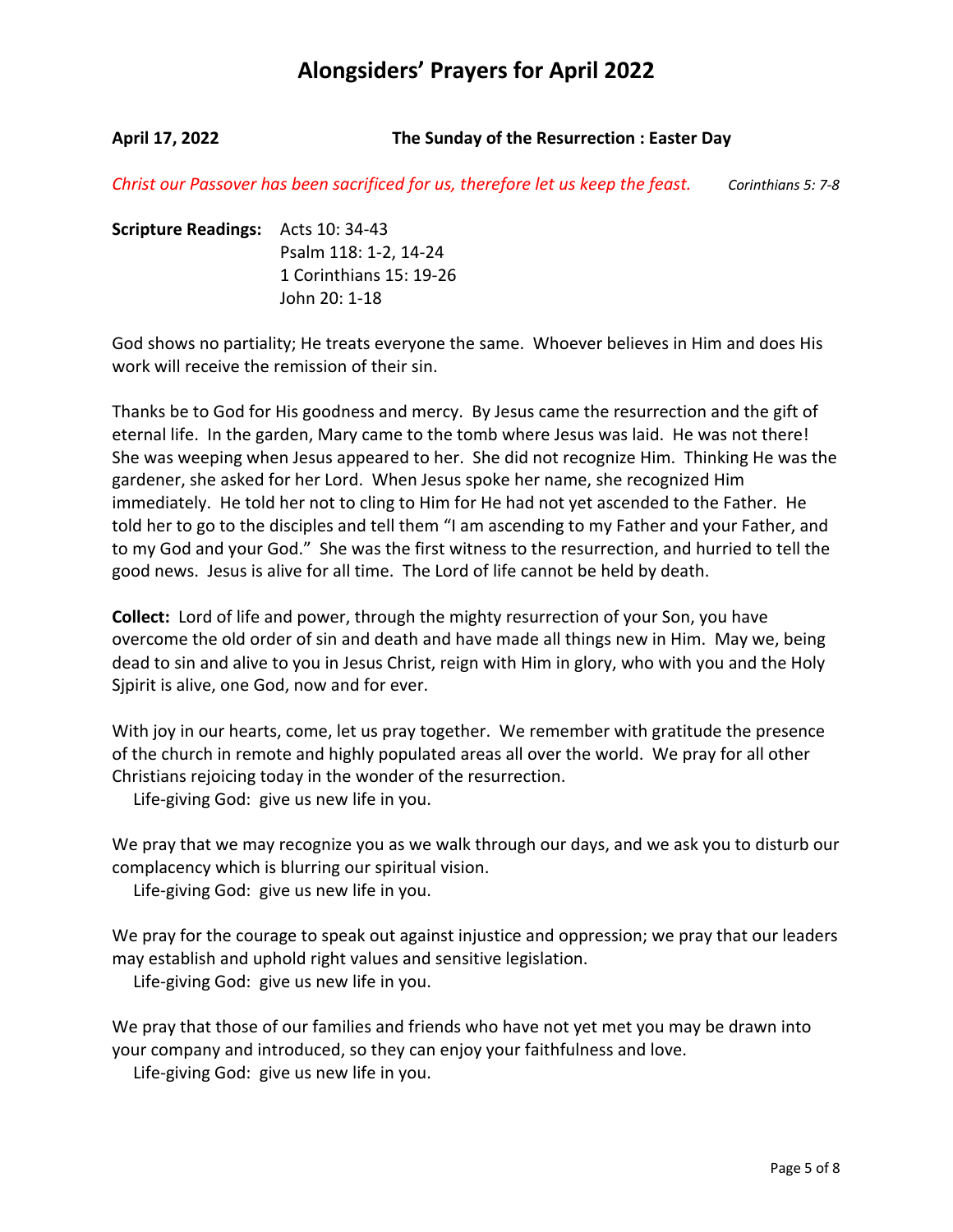We remember those whose lives are filled with pain, anxiety or sorrow, and ask you to come alongside them and speak their name.

Life-giving God: give us new life in you.

With the words of resurrection fresh in our minds, we commend to you eternal love those who have died, that they may live with you for ever.

Life-giving God: give us new life in you.

Father, may our lips and our lives express our thanks and praise to you for rescuing us and setting us free to live. Merciful Father, accept these prayers for the sake of your Son, our Saviour Jesus Christ. Amen.

### *Welcome, Happy Morning!*

"Welcome, happy morning!" age to age shall say; Hell today is vanquished! Heaven is won today! He, the Dead is living, God forevermore! Him, their true Creator, all his works adore.

Earth with joy confesses, clothing her for spring, All good gifts return with her returning King: Bloom in every meadow, leaves on every bough, Speak His sorrows ended, hail His triumph now.

"Maker and Redeemer, life and health of all, thou, from heav'n beholding human nature's fall, Of the eternal Father true and only Son, Manhood to deliver, manhood didst put on.

Thou, of life the author, death didst undergo, tread the path of darkness, saving strength to show; come then, True and Faithful, now fulfill thy word, 'tis thine own third morning; rise, O buried Lord.

Loose the souls long prisoned, bound with Satan's chain; All that now is fallen raise to life again; Show thy face in brightness, bid the nations see! Bring again our daylight: day returns with thee. *Frances Ridley Havergal, 1871*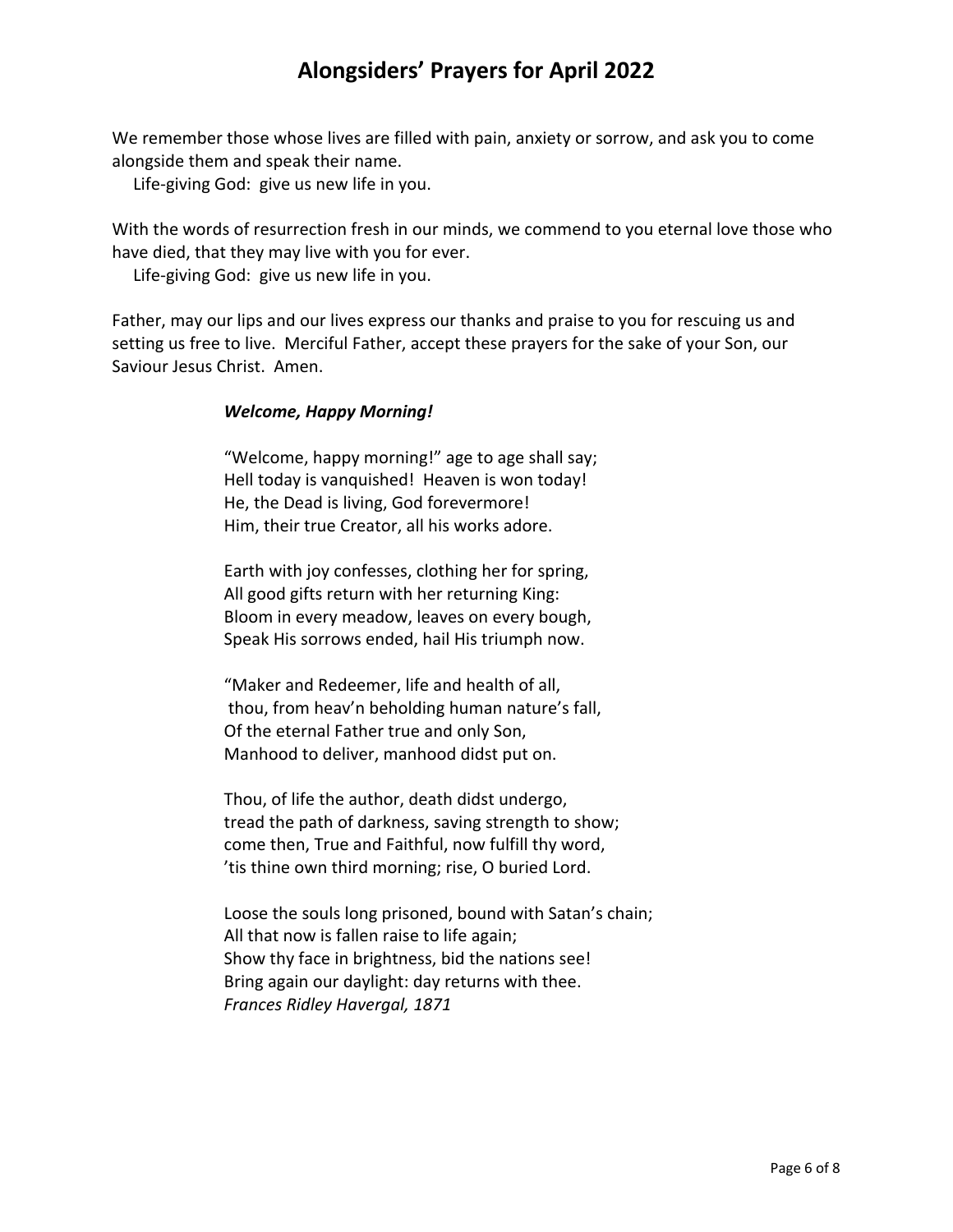### **April 24, 2022 2nd Sunday of Easter**

*Have you believed, Thomas, because you have seen me? Blessed are those who have not seen and yet believe. John 20: 29*

| <b>Scripture Readings:</b> Acts 5: 27-32 |                   |
|------------------------------------------|-------------------|
|                                          | Psalm 118: 14-29  |
|                                          | Revelation 1: 4-8 |
|                                          | John 20: 19-31    |

In Acts, we read that the disciples were proclaiming what they experienced and saw and believed about Jesus; that God sent Him to be the redemption for Israel and the forgiveness of sins. He was their strength and salvation. When the disciples had gathered together, Jesus came into their midst. They saw the nail prints in His hands and the sword mark in His side. He then breathed on them the gift of the Holy Spirit, who would help them to forgive sins. Thomas was not with the disciples when this happened. Jesus appeared a second time and showed Thomas. He believed, saying "my Lord and my God." Jesus replied, "Thomas, you believe because you see me, blessed are those who do not see me yet believe." Father, help us to always see you in everyone we meet along the way each day.

**Collect:** Almighty and eternal God, the strength of those who believe and the hope of those who doubt, may we, who have not seen, have faith and receive the fullness of Christ's blessing, who is alive and reigns with you and the Holy Spirit, one God, now and for ever.

In the knowledge that God is present with us, let us pray.

Father, we thank you for the gifts of sight and insight, and ask you to be there in all our looking. Help us always to see with eyes of faith, love and honesty.

Open our eyes: to see things your way, Lord.

We pray for our Bishop Sam and clergy in their demanding ministry of love, that they may be given all the support, grace and anointing they need.

Open our eyes: to see things your way, Lord.

We pray for the gifts of discernment and integrity among all those who govern, advise and lead. Clear away all self-centred ambition to free our leaders to serve.

Open our eyes: to see things your way, Lord.

Whenever we have eye contact with family, friends, neighbours or colleagues, be present in that communication, and remind us of our calling to love one another.

Open our eyes: to see things your way, Lord.